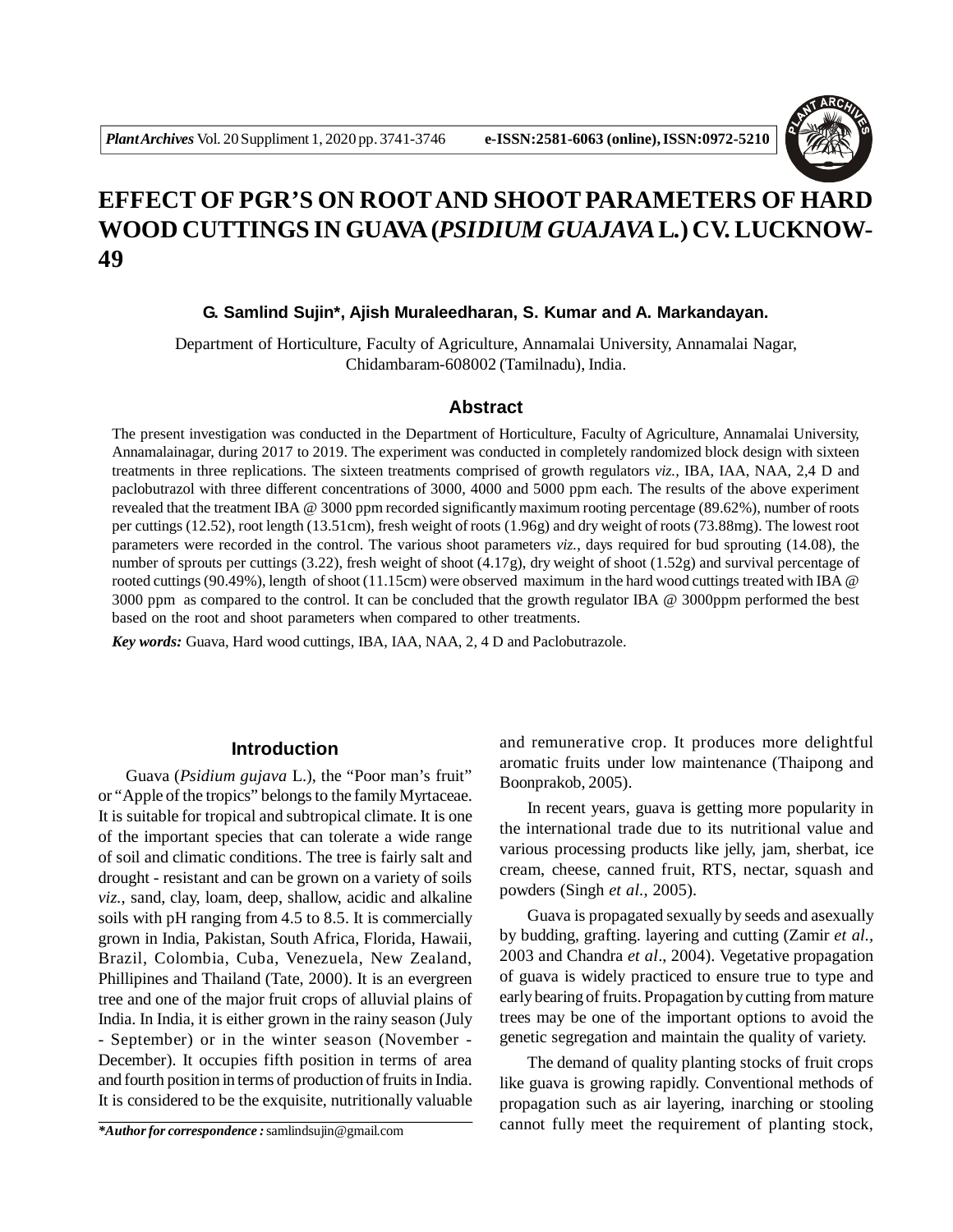because of the dependency of weather conditions and low success rate. Therefore, there is a urgent need to develop cost effective protocol, which is fast and can provide the same, high quality genetically true to type planting material. The use of growth regulators in enhancing rooting for cuttings is well documented for guava. To overcome the drawbacks, intermittent mist systems are widely used for semi-hardwood, hardwood and herbaceous cuttings. Many workers have used growth regulators in different species. There are numerous natural and synthetic auxins: indoleacetic acid (IAA), indolebutyric acid (IBA), naphthaleneacetic acid (NAA) and 2, 4-diclorophenoxyacetic acid (2,4-D). Synthetic auxins are utilized for several purposes in horticulture and agriculture for the formation of adventitious roots from stem cuttings.

Auxins particularly IBA, NAA and IAA have been reported to induce rooting in many of the plant species with varied success. However, the response to different growth substances varied from species to species, changing physiological and environmental conditions. Most of the workers have reported IBA and NAA as better growth regulator than other for inducing rooting in cutting and layering due to their stable nature.

In modern times, air layering propagation techniques using growth regulators during rainy seasons are being used to achieve more success. However, the rooted layers obtained, have low rooting and survival percentage after transplantation in the field. Paclobutrazol is probably the most widely used PGR in the production of fruit crops because of its wide range of efficacy and moderate to long-lasting response. Application of paclobutrazol, particularly when delivered as a spray, delay flower development and reduce flower size. Paclobutrazol is absorbed by roots, stems and to a lesser extent by leaves. But now a days it is used for inducing rooting of cutting.

Any selection based product and quality is prepared preferably through vegetative means. Thus, there is need to standardize vegetative propagation methods, especially cuttings is the most economical method of vegetative propagation (Davies and Hartman, 1988).

Propagation through air layering is a time consuming process and hence necessitated a search for alternate but effective means of vegetative propagation. Guava if propagated through seed, exhibit a great variation than vegetatively propagated plants. Vegetative propagation is, therefore, inevitable in guava. Several woody perennials are successfully and rapidly propagated through use of cuttings. In this context, rapid methods of propagation become very important when planting material is limited

due to scarcity of a clone or varieties.

However an important fruit crops like guava requires proved and specific way to solve the various problem related to clonal propagation to meet the increasing demand of fruit growers.

Keeping the above facts in view, an experiment was conducted to facilitate rapid multiplication of guava though hard wood stem cutting in short span of time using IAA, IBA, NAA, paclobutrazol 2,4 D with different concentrations.

The present study aims:

- 1. To study the effect of different concentration of IBA, IAA, NAA Paclobutrazol and 2,4 D on root initiation of guava cuttings.
- 2. To study the effect of different concentration of IBA, IAA, NAA Paclobutrazol and 2,4 D on shoot initiation of guava cuttings.
- 3. To select the best growth -regulator for maximum root initiation and survival of guava cuttings.

# **Materials and methods**

The present investigation was carried out at Annamalai University Orchard, Department of Horticulture, Faculty of Agriculture, Annamalai University, Annanalai Nagar during 2017 - 2019.

#### **Preparation of cuttings**

Uniformly thick shoot with one year old wood at the base and current years growth at the upper portion was selected and 15 cm long hard wood cutting with 3-4 nodes was made from middle portion of the shoot .The cuttings were given with slant cut at the base and circular cut at the top and was kept in running water for few minutes before treatment with growth regulators.

# **Preparation of growth regulators solution**

Different concentrations of poclobutrazol were prepared according to the formula *i.e.* 1 mg of growthregulator in 1 liter of water, to make 1 ppm of solution (Hortman and Kester, 1983).

For preparation of 3000 ppm, 4000 ppm and 5000 ppm of IBA, IAA, NAA and 2, 4, D solution, (3, 4 and 5 grams) of each chemical were taken and were dissolved in 50 percent ethanol, and then distilled water was added to make the required volume.

## **Treatments**

T<sub>1</sub>- IAA @ 3000 ppm  $T_{2}$ - IAA @ 4000 ppm  $T_{3}$ -IAA @ 5000 ppm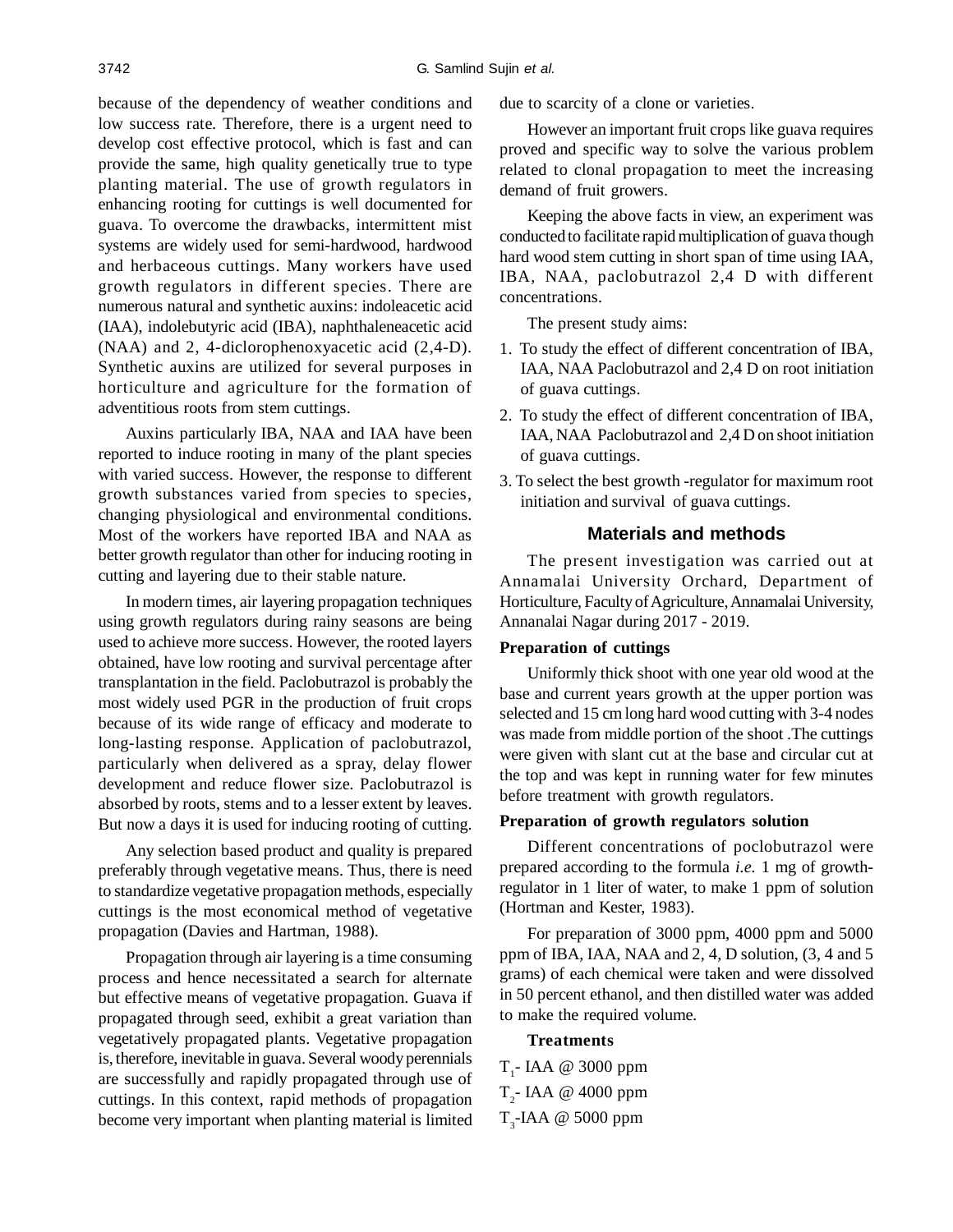T<sub>4</sub>- IBA @ 3000 ppm T<sub>5</sub>- IBA @ 4000 ppm T<sub>6</sub>- IBA @ 5000 ppm  $T_{7}$ - NAA @ 3000 ppm  $T_{8}$ - NAA @ 4000 ppm T<sub>9</sub>- NAA @ 5000 ppm  $T_{10}$ -Pbz @ 3000 ppm  $T_{11}$ -Pbz @ 4000 ppm  $T_{12}$ -Pbz @ 5000 ppm  $T_{13} - 2$ , 4 D @ 3000 ppm  $T_{14}$ -2, 4 D @ 4000 ppm  $T_{15}$ - 2, 4 D @ 5000 p  $T_{16}$ - control (Distilled water)

The prepared cuttings were kept dipped in the growth regulators solution as per the soaking periods (20 minutes). The treated cuttings were planted singly in the polybags of 15cm size filled with sand, soil, FYM and red earth mixture. The cuttings were planted slantely to get more contact with the medium and easy absortion of nutrients. The experiment was laid out in Completely Randomised Block Design with three replications. Twenty cuttings per treatment were used.

## (Husen and Pal. 2007).

## **Number of roots per cutting**

Maximum number of roots per cutting (12.52) was obtained with cuttings treated IBA @ 3000 per cutting  $(T_4)$  followed by cutting treated with IBA @ 5000 ppm  $(T_6)$ . The number of roots per cutting was significantly low (5.56) in control (Table 1). The reason for the better rooting and increase in root growth with various auxins treatment might be due to maximum utilization of sugar and starch after hydrolysis (Singh *et al*., 2001). Hartman *et al.*, (2002) reported that application of IBA would be more effective to increase the rooting ability of guava cuttings. The results are in conformity with the findings of Celik *et al*., (1993) in guava.

## **Root length**

The root length was found to be significantly highest (13.51 cm) in  $T<sub>4</sub>$  (IBA @ 3000 ppm) which was followed by  $T<sub>e</sub>$  in (IBA @ 5000 ppm) (11.29cm) and 10.26 cm in  $T_1$  (IAA  $\omega$  3000 ppm). The root length was found to be minimum (5.86cm) in control (Table 1). The increased length of root may be due to auxin which plays an important role in the metabolic activity and cell division process of cuttings, resulting in increased growth of roots (Edmond *et al*., 1997). The increase in root length may also be due to the effect of growth regulator IBA on the metabolic translocation and carbohydrates metabolism

# **Results and discusson**

#### **Rooting percentage**

A significant effect of the growth regulators was observed on the rooting percentage of cuttings. The maximum rooting percentage (89.62%) was obtained in  $T<sub>4</sub>$  (IBA @ 3000 ppm) and was followed by  $T_c$  (IBA @ 5000 ppm) with 83.33%. The rooting was found to be minimum (29.57%) in control (Table. 1). Nanda (1975) opined that exogenous auxin application breaks starch into simple sugars and enhances the mobilization of sugars which are needed to a greater extend for the production of new cells and for the increased respiratory activity in regenerating new root primordial. Weaver (1972) suggested that IBA translocates poorly. It retained near the site of application and is therefore very effective in root initiation process. Rooting of cuttings are intensified by IBA through polysaccharide hydrolysis which provides energy for meristematic tissues and thereby for root primordial formation

**Table 1:** Effect of PGR's on root parameters in guava (*Psidium guajava* L.) cv. Lucknow-49

| <b>Treatment details</b>          | Rooting<br>(%) | No. of<br>roots       | <b>Root</b><br>length | Fresh weight<br>of roots    | Dry weight<br>of roots    |
|-----------------------------------|----------------|-----------------------|-----------------------|-----------------------------|---------------------------|
|                                   |                | cutting <sup>-1</sup> | (cm)                  | cutting <sup>-1</sup> $(g)$ | cutting <sup>-1</sup> (g) |
| $T1 - IAA @ 3000 ppm$             | 74.35          | 10.36                 | 10.26                 | 1.72                        | 6.33                      |
| $T, -IAA \ @ 4000$ ppm            | 70.06          | 10.28                 | 10.22                 | 1.63                        | 66.41                     |
| $T3 - IAA @ 5000 ppm$             | 64.80          | 10.09                 | 8.59                  | 1.89                        | 64.03                     |
| $\overline{T_{4}-IBA}$ @ 3000 ppm | 89.62          | 12.52                 | 13.51                 | 1.96                        | 73.88                     |
| $T_{5}$ – IBA @ 4000 ppm          | 78.1           | 10.09                 | 10.81                 | 1.71                        | 69.42                     |
| $T_{6}$ – IBA @ 5000 ppm          | 83.33          | 11.04                 | 11.29                 | 1.91                        | 70.80                     |
| $T7 - NAA \& 3000$ ppm            | 62.57          | 9.64                  | 9.12                  | 1.70                        | 62.33                     |
| $T_s - NAA \& 4000$ ppm           | 59.66          | 9.08                  | 9.33                  | 1.65                        | 58.41                     |
| $\overline{T_{0}-NAA}$ @ 5000 ppm | 55.71          | 8.64                  | 9.04                  | 1.48                        | 55.21                     |
| $T_{10}$ -Pbz @ 3000 ppm          | 52.38          | 9.45                  | 10.80                 | 1.45                        | 52.86                     |
| $T_{11} - Pbz \ @ 4000$ ppm       | 47.18          | 8.50                  | 8.69                  | 1.41                        | 50.32                     |
| $T_{12} - Pbz \ @ 5000$ ppm       | 43.32          | 8.35                  | 8.16                  | 1.38                        | 48.10                     |
| $T_{13-}$ 2, 4 D @ 3000 ppm       | 40.37          | 7.04                  | 6.91                  | 1.35                        | 44.10                     |
| $T_{14}$ , 2, 4 D @ 4000 ppm      | 36.50          | 7.22                  | 8.60                  | 1.32                        | 44.96                     |
| $T_{15}$ , 2, 4 D @ 5000 ppm      | 32.62          | 7.18                  | 8.03                  | 1.27                        | 43.98                     |
| $T_{16}$ – control(Distilled      | 29.57          | 5.56                  | 5.86                  | 1.17                        | 39.16                     |
| water)                            |                |                       |                       |                             |                           |
| <b>S.Ed</b>                       | 1.02           | 0.49                  | 0.51                  | 0.05                        | 0.11                      |
| $CD(P=0.05)$                      | 2.09           | 1.01                  | 1.04                  | 0.11                        | 1.46                      |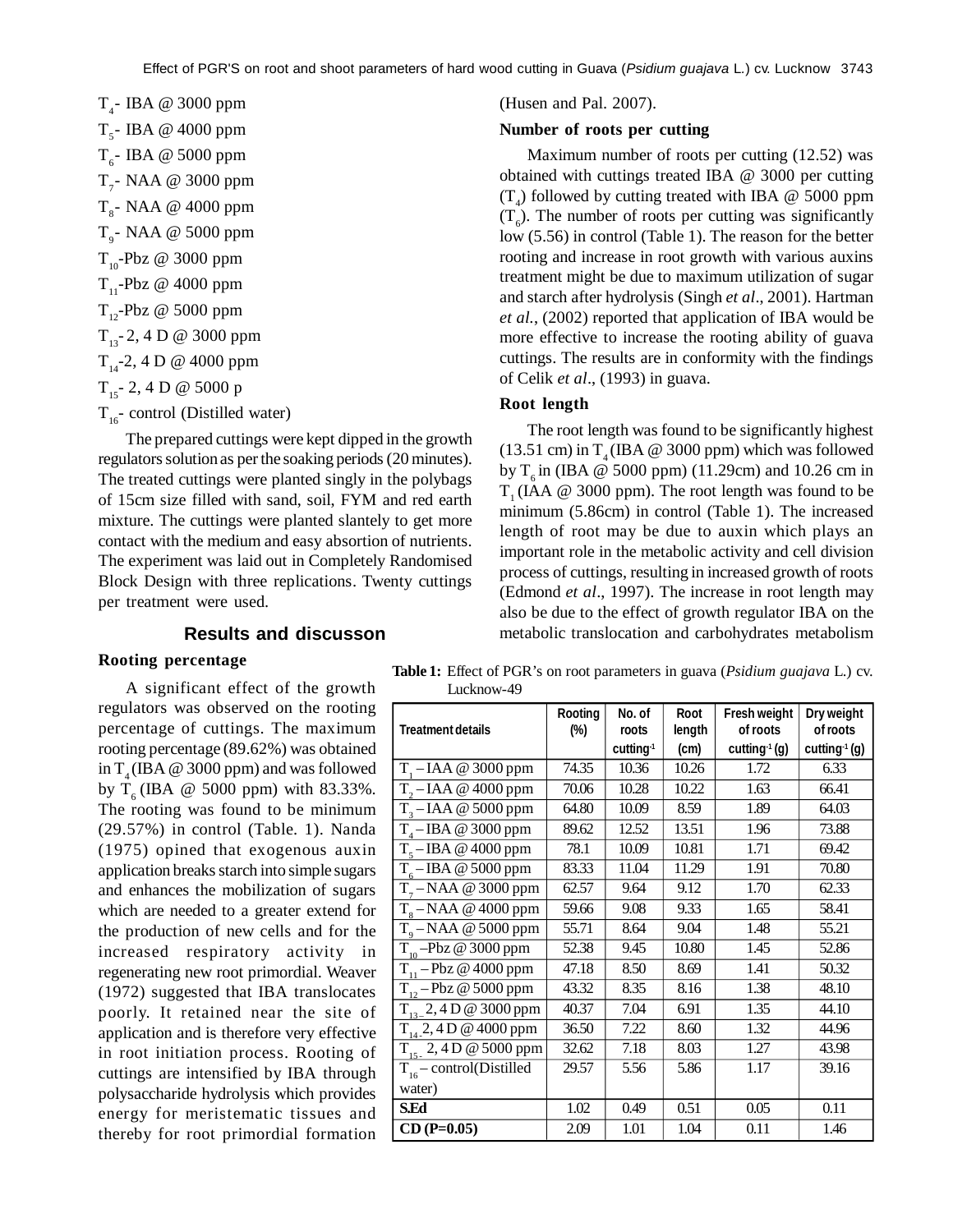| <b>Treatment details</b>                                    | Days taken for<br>appearance for | No. of<br>sprouts | Shoot  <br>length | Fresh weight<br>of shoot    | Dry weight<br>of shoot | <b>Survival</b><br>percentage of |
|-------------------------------------------------------------|----------------------------------|-------------------|-------------------|-----------------------------|------------------------|----------------------------------|
|                                                             | first sprout                     | $cutting-1$       | (cm)              | cutting <sup>-1</sup> $(g)$ | cutting $(1)(g)$       | rooted cutting(%)                |
| $T_1 - IAA \ @$ 3000 ppm                                    | 18.04                            | 2.42              | 9.10              | 3.50                        | 1.34                   | 83.32                            |
| $T2 - IAA \t Q 4000 ppm$                                    | 18.83                            | 2.70              | 9.41              | 3.48                        | 1.22                   | 80.02                            |
| $T3 - IAA \t Q 5000 ppm$                                    | 20.00                            | 2.41              | 10.08             | 3.03                        | 1.20                   | 78.38                            |
| $T_{\scriptscriptstyle{A}} - \mathrm{IBA} \ @ \ 3000 \ ppm$ | 14.08                            | 3.22              | 11.15             | 4.17                        | 1.52                   | 90.49                            |
| $T_s - IBA \ @ \ 4000$ ppm                                  | 16.05                            | 2.65              | 9.79              | 2.66                        | 1.27                   | 84.97                            |
| $T_{6}$ – IBA @ 5000 ppm                                    | 14.74                            | 3.11              | 10.33             | 3.49                        | 1.43                   | 87.14                            |
| $T7 - NAA \ @ 3000 ppm$                                     | 18.35                            | 1.32              | 9.87              | 3.35                        | 1.28                   | 75.15                            |
| $T_s$ – NAA @ 4000 ppm                                      | 19.45                            | 1.45              | 9.06              | 3.11                        | 1.31                   | 72.96                            |
| $To - NAA \ @ 5000 ppm$                                     | 21.33                            | 1.28              | 10.29             | 2.20                        | 1.21                   | 70.25                            |
| $T_{10} - Pbz \ @ \ 3000 \ ppm$                             | 22.50                            | 2.30              | 8.38              | 2.98                        | 1.17                   | 69.11                            |
| $T_{11} - Pbz \ @\ 4000$ ppm                                | 22.53                            | 2.11              | 9.83              | 2.68                        | 1.20                   | 66.60                            |
| $T_{12} - Pbz \ @ \ 5000 \ ppm$                             | 22.72                            | 1.70              | 8.68              | 2.82                        | 1.36                   | 54.10                            |
| $T_{13-}$ 2, 4 D @ 3000 ppm                                 | 23.50                            | 2.22              | 7.25              | 2.48                        | 1.12                   | 53.02                            |
| $T_{14}$ , 2, 4 D @ 4000 ppm                                | 24.53                            | 2.71              | 7.50              | 2.43                        | 1.10                   | 58.02                            |
| $T_{15}$ , 2, 4 D @ 5000 ppm                                | 22.69                            | 1.71              | 7.89              | 2.14                        | 1.13                   | 40.12                            |
| $T_{16}$ – control(Distilled                                | 26.22                            | 0.86              | 6.63              | 2.04                        | 1.03                   | 32.74                            |
| water)                                                      |                                  |                   |                   |                             |                        |                                  |
| S.Ed                                                        | 0.32                             | 0.05              | 0.14              | 0.16                        | 0.07                   | 1.28                             |
| $CD (P=0.05)$                                               | 0.65                             | 0.11              | 0.29              | 0.33                        | 0.14                   | 2.61                             |

**Table 2:** Effect of PGR's on shoot parameters in guava (*Psidium guajava* L.) cv. Lucknow-49

which may be involved on root length. These findings are in line with those of Haq (1992) and Trujillo (2002) in guava.

## **Fresh weight of roots**

The growth regulators tried at different concentrations significantly increased the fresh weight of roots per cuttings. Application of IBA @ 3000 ppm  $(T_4)$  produced the maximum fresh weight (1.96 g) and was followed by IBA @5000 ppm  $(T_{\delta})$ . The fresh weight of the roots per cutting was found to be minimum (1.17g) in control (Table 1). IBA concentration increases the fresh weight of the rooting (Sardoei, 2014). The results are in conformity with the findings of Zamir *et al*., (2003) in guava.

## **Dry weight of roots**

In respect of the dry weight, cuttings treated with different growth regulators recorded significantly high dry weight over control. Application of IBA @ 3000 ppm  $(T_4)$  recorded the maximum dry weight of root (73.88g) and was followed by IBA @ 5000 ppm  $(T_{6})$  with 70.80 g (Table 1). The dry weight of roots was found to be minimum (39.1 mg) in control. The present findings are in conformity with the report of Bacarin *et al*. (1994) and Giri *et al*., (2004) in guava.

#### **Shoot parameters**

#### **Days taken for appearance of first sprout**

The days taken for appearance of first sprout are presented in table 2. The earliest sprouting (14.08 days) was noticed in T<sub>4</sub> (IBA @ 3000 ppm) followed by T<sub>6</sub> (IBA @ 5000 ppm) with 14.74 days. The duration for initiation of sprouts was delayed in control (26.22 days). Earliness in sprouting and increase in number of sprouts may be due to better utilization of stored carbohydrate, nitrogen and other factors with the help of growth regulator which promoted the shoot growth (Bhosale *et al*., 2014). The earlier sprouting in cuttings by 3000 ppm concentration is perhaps due to already differentiated cells, directly sprouted without any further differentiation.

#### **Number of sprouts per cutting**

Application of various growth regulators resulted in significant difference in number of sprouts per cutting. The treatment  $T_{4}$  (IBA@3000 ppm) resulted in the highest number of sprouts (3.22 sprouts per cutting) closely followed by  $T_c$  (5000 ppm) with 3.11 sprouts per cutting and  $T<sub>2</sub>(5000 ppm)$  while cutting showed minimum number of sprouts (0.86) in control (Table 2). The development of dormant bud into sprout is directly associated with the breakdown of reserve food and its mobilization into the growing region and auxin is involved in the process. The auxins activated shoot growth which resulted in the elongation of stems and the length of sprout through cell division accounting in the higher number of sprouts and longest sprout (Mukhtar *et al*., 1998) in guava. Similar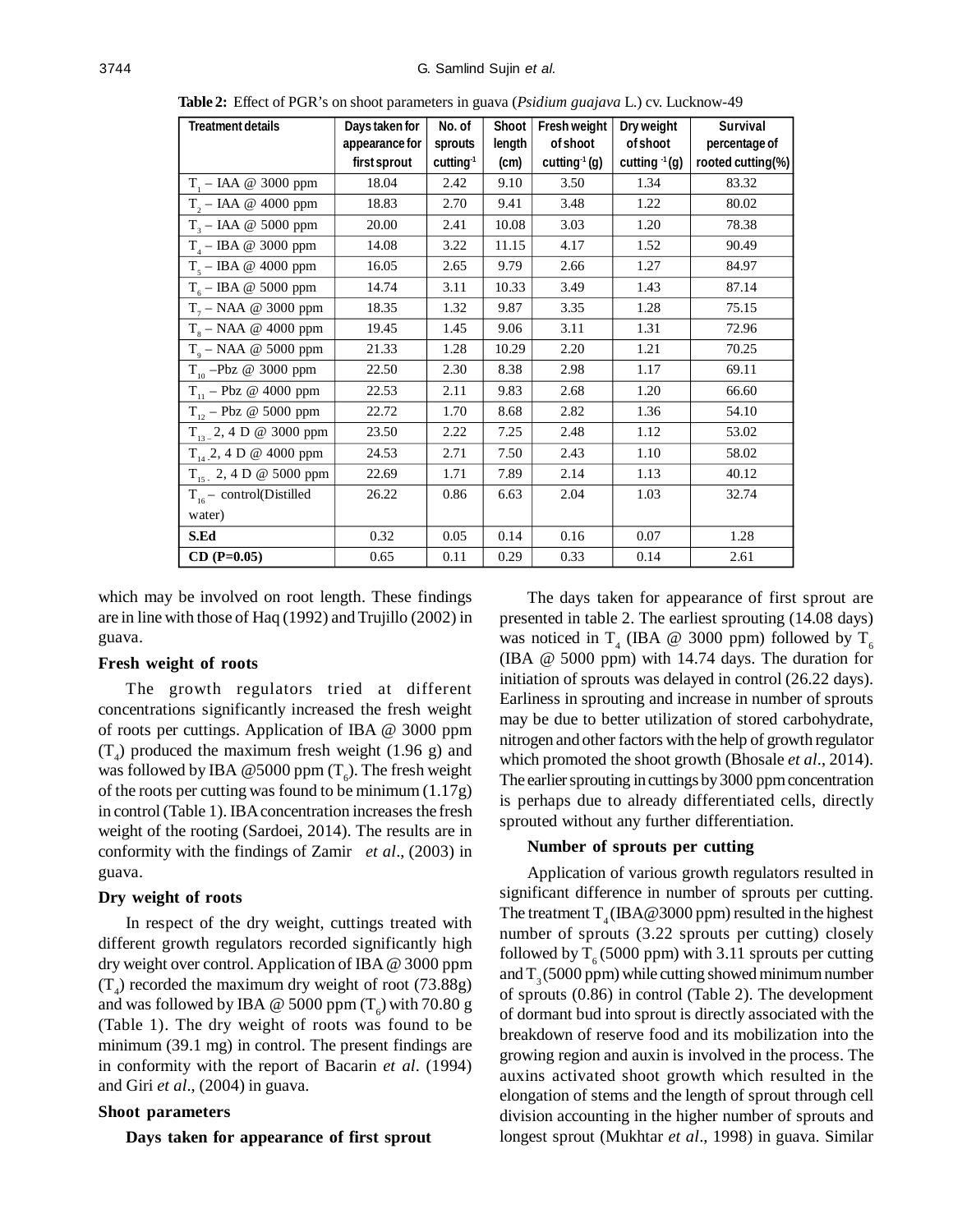findings were reported by Bleasdale (1984) and Mitra and Bose (1996) in guava.

## **Shoot length**

The shoot length recorded was found to be very significant among the growth regulator treatments. Generally, the shoot length was found to increase with increases in concentrations of IBA, NAA, IAA, 2, 4 D and Paclobutrazol. The shoot length was found to be the highest (11.15 cm) in  $T_4$  (IBA @ 3000 ppm). It was followed by 10.33 cm in the treatment  $T_6$  (IBA @ 5000 ppm). The length of the shoots was the minimum (6.63 cm) in control (Table 2). The increased shoot length obtained in cuttings treated with growth regulators was due to the increase in cell division and cell elongation because of the actions of auxins.

## **Fresh and dry weight of shoots per cutting**

Fresh weight of shoots per cutting (4.17 g) and dry weight of shoots per cutting (1.52 g) recorded the highest in the treatment  $T<sub>4</sub>$  (IBA @ 3000 ppm) and was followed by the treatment  $T_c$  (IBA @ 5000 ppm) which recorded the fresh weight of 3.49 g and dry weight of 1 .43 of shoot per cutting respectively (Table 2). The fresh and dry weight of shoots per cutting was found to be minimum (2.04 and 1.03 g) in control. The application of IBA has increased the number of sprouts per cutting and number of leaves per cutting which in turn increases the fresh and dry weight of the shoots cutting-1. The results are in conformity with the findings of Abdul Kareem *et al.* (2013).

#### **Survival percentage**

There was significant difference in the survival percentage of guava cuttings in the field. The rooted cuttings obtained in  $T<sub>4</sub>$  (IBA @ 3000 ppm) resulted in the highest survival percentage in the field (90.49%) and was followed by  $T<sub>6</sub>$  (IBA @ 5000 ppm), which recorded 87.14%. The survival percentage of the rooted cuttings was recorded the least (32.74%) in control (Table 2). The reason for the better shoots growth which has been augmented by some role in absorption and translation of the nutrients from the soil which is probably taking active path in various plant metabolic process. Noor Rahman *et al.,* (2004) in guava reported that the high concentration of auxin included the maximum number of' root with the survival percentage. Fachinello *et al.,* (2005) reported that hardwood cuttings showed constant metabolic activity and continuous development are the stake that generally has greater survival percentage to hardwood cuttings, when using growth regulators. The value of high percentage of rooting and root length observed in IBA with concentration of 3000 ppm may be linked to increase metabolic activity of the hormone in young tissues and can be attributed this fact possibly the concentration of higher carbohydrates has great survival percentage.

Finally, it could be concluded that the higher rooting of cuttings, maximum number of sprouts and the maximum survival percentage of cuttings was be obtained by application of IBA @ 3000 ppm soaked for 20 minutes in guava.

#### **References**

- Bacarin, M.A., M.M.P. Benincasa, V.M.M. Andrade and F. M. Pereira (1994). Aerial Rooting of Guava (*Psidium guajava* L.). Effect of Indole Butyric Acid (IBA) on root initiation. *Sci. St. Paul.,* **221:** 71-79.
- Bhosale, V.P., S.M. Shinde., P.D. Turkhade., S.B. Deshmukh and S.N. Sawant (2014). Response of different media and PGRs on rooting and survival of airlayers in pomegranate (*Punica granatum* L.) cv. Sindhuri. *Annals of Horticulture,* **7(1):** 73-77.
- Bleasdale, J.K.A. (1984). Plant Physiology in Relation to Horticulture. 2nd Edn., *Macmillan Publishing Co.,* London, 92-95.
- Celik, M., M.T. Ozkaya and H. Dumanoglu (1993). The research on possibilities of using shaded polyethylene Tunnel (SPT) on the rooting of (*Olea Europea* L.). *Acta Horticulture,* **356**.
- Chandra, R., M. Mishra, A. Bajpai, R. Kishun, A.K. Mishra, G. Singh and R. Chandra (2004). Biotechnological interventions for improvement of guava (*Psidium guajava* L.). *Proceeding of International Guava Symposium,* 19- 25. CISH, Lucknow, India.
- Davies, F.T.Jr. and H.T. Hartman (1988). The physiological basis of adventitious root formation. *Acta Hon.,* **227:** 113-120.
- Edmond, J.B., T.L. Sen., F.S. Andrews and R.G. Holfacre (1997). Fundamentals of Horticulture. (4th Edn.).*Tata McGraw Hill Pub. Corp. Ltd.,* New Delhi.
- Fachinello, J.C., A. Hoffmann, J.C. Nachtigal and E. Kersten (2005). Propagaco vegetative- por estaquia. in: Fachinello, J.C., A. Hoffinaim and J.C. Nachtigal. Propagacao de plantas frutiferas. brasilia: *Embrapa Informacoes Tecnologicas,* 69-109.
- Giri, C., B. Shyamkumar and C. Anjaneyulu (2004). Progress in tissue culture, genetic transformation and applications of biotechnology to trees. *Trees Struct. Funct.,* **18:** 115- 135.
- Hartman, H.T. and D.E. Kester (1988). Plant propagation Principles and Practices.  $4<sup>th</sup>$  edn. Prentice – hall, Inc. Englewood cliffs. New jersey. PP: 727
- Hartman, H.T., D.E. Kester, Jr. F.T. Davies and R.L. Geneve (2002). Plant propagation: Principles and Practices.  $7<sup>th</sup>$ ed. Prentice-Hall**.** Englewood Cliffs.
- Husen, A and M. Pal (2007). Effect of branch position and auxin treatment on clonal propagation of *Tectonia grandis*